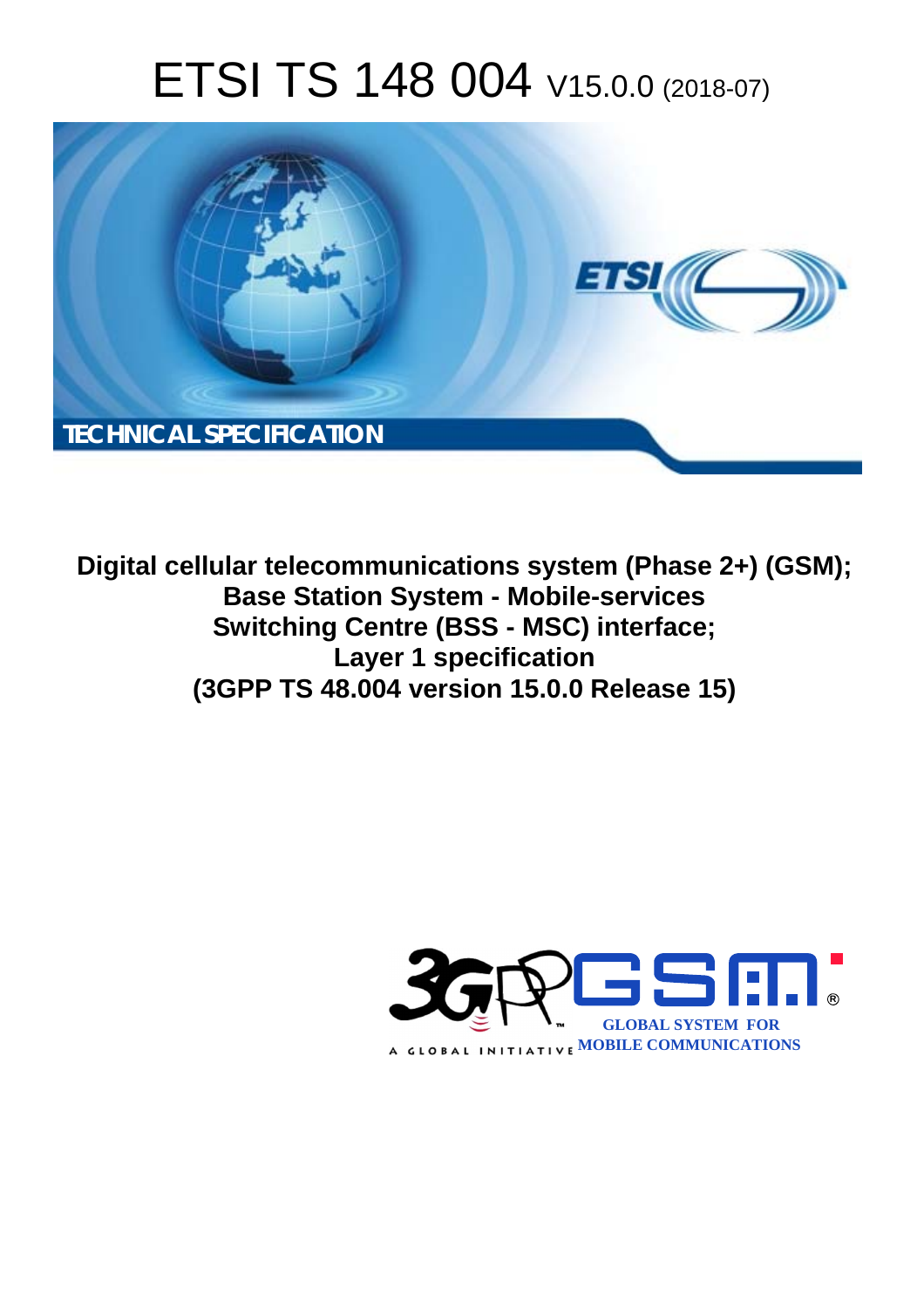Reference RTS/TSGR-0648004vf00

> Keywords GSM

#### *ETSI*

#### 650 Route des Lucioles F-06921 Sophia Antipolis Cedex - FRANCE

Tel.: +33 4 92 94 42 00 Fax: +33 4 93 65 47 16

Siret N° 348 623 562 00017 - NAF 742 C Association à but non lucratif enregistrée à la Sous-Préfecture de Grasse (06) N° 7803/88

#### *Important notice*

The present document can be downloaded from: <http://www.etsi.org/standards-search>

The present document may be made available in electronic versions and/or in print. The content of any electronic and/or print versions of the present document shall not be modified without the prior written authorization of ETSI. In case of any existing or perceived difference in contents between such versions and/or in print, the only prevailing document is the print of the Portable Document Format (PDF) version kept on a specific network drive within ETSI Secretariat.

Users of the present document should be aware that the document may be subject to revision or change of status. Information on the current status of this and other ETSI documents is available at <https://portal.etsi.org/TB/ETSIDeliverableStatus.aspx>

If you find errors in the present document, please send your comment to one of the following services: <https://portal.etsi.org/People/CommiteeSupportStaff.aspx>

#### *Copyright Notification*

No part may be reproduced or utilized in any form or by any means, electronic or mechanical, including photocopying and microfilm except as authorized by written permission of ETSI. The content of the PDF version shall not be modified without the written authorization of ETSI. The copyright and the foregoing restriction extend to reproduction in all media.

> © ETSI 2018. All rights reserved.

**DECT**TM, **PLUGTESTS**TM, **UMTS**TM and the ETSI logo are trademarks of ETSI registered for the benefit of its Members. **3GPP**TM and **LTE**TM are trademarks of ETSI registered for the benefit of its Members and of the 3GPP Organizational Partners. **oneM2M** logo is protected for the benefit of its Members.

**GSM**® and the GSM logo are trademarks registered and owned by the GSM Association.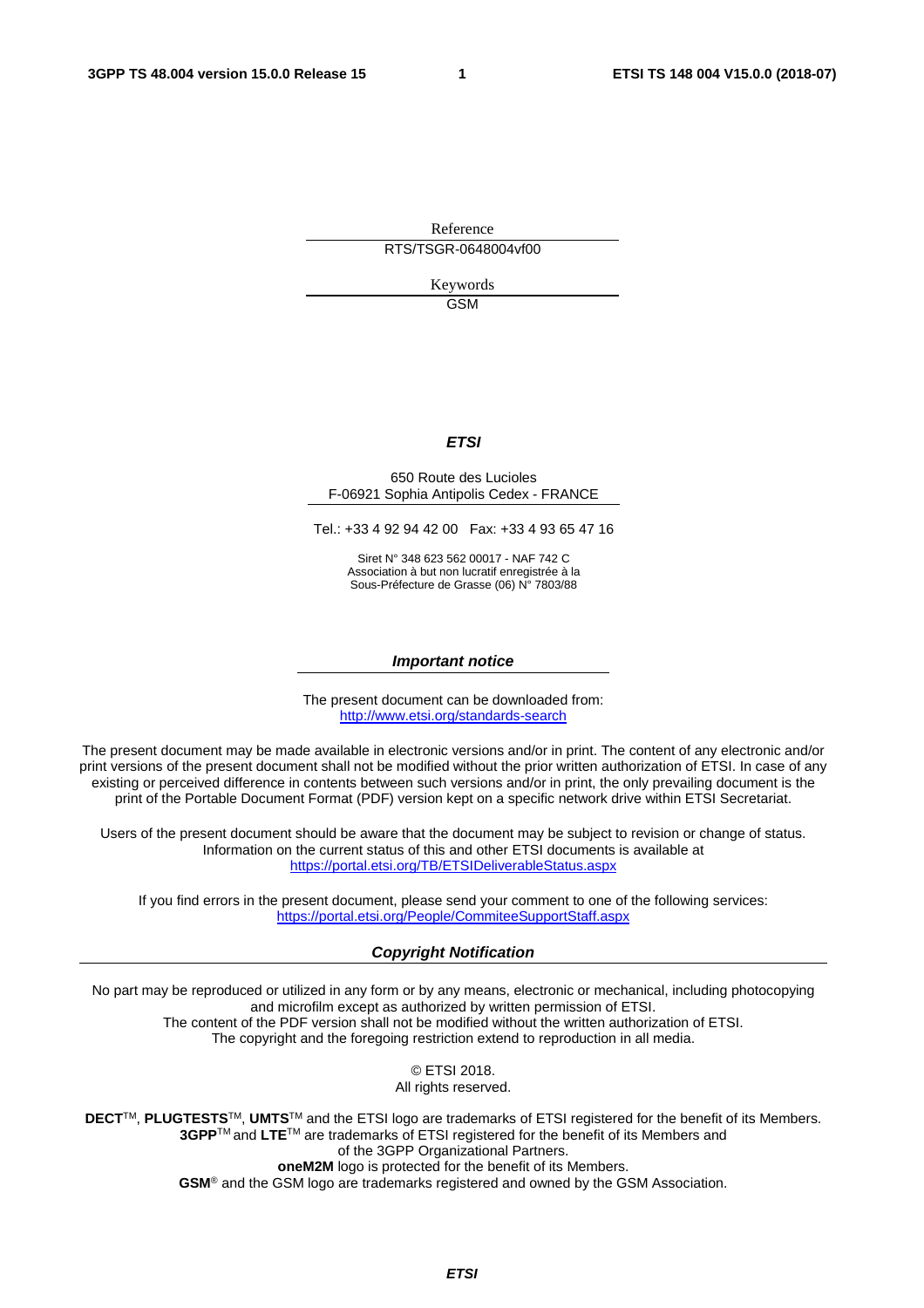### Intellectual Property Rights

#### Essential patents

IPRs essential or potentially essential to normative deliverables may have been declared to ETSI. The information pertaining to these essential IPRs, if any, is publicly available for **ETSI members and non-members**, and can be found in ETSI SR 000 314: *"Intellectual Property Rights (IPRs); Essential, or potentially Essential, IPRs notified to ETSI in respect of ETSI standards"*, which is available from the ETSI Secretariat. Latest updates are available on the ETSI Web server ([https://ipr.etsi.org/\)](https://ipr.etsi.org/).

Pursuant to the ETSI IPR Policy, no investigation, including IPR searches, has been carried out by ETSI. No guarantee can be given as to the existence of other IPRs not referenced in ETSI SR 000 314 (or the updates on the ETSI Web server) which are, or may be, or may become, essential to the present document.

#### **Trademarks**

The present document may include trademarks and/or tradenames which are asserted and/or registered by their owners. ETSI claims no ownership of these except for any which are indicated as being the property of ETSI, and conveys no right to use or reproduce any trademark and/or tradename. Mention of those trademarks in the present document does not constitute an endorsement by ETSI of products, services or organizations associated with those trademarks.

### Foreword

This Technical Specification (TS) has been produced by ETSI 3rd Generation Partnership Project (3GPP).

The present document may refer to technical specifications or reports using their 3GPP identities, UMTS identities or GSM identities. These should be interpreted as being references to the corresponding ETSI deliverables.

The cross reference between GSM, UMTS, 3GPP and ETSI identities can be found under [http://webapp.etsi.org/key/queryform.asp.](http://webapp.etsi.org/key/queryform.asp)

### Modal verbs terminology

In the present document "**shall**", "**shall not**", "**should**", "**should not**", "**may**", "**need not**", "**will**", "**will not**", "**can**" and "**cannot**" are to be interpreted as described in clause 3.2 of the [ETSI Drafting Rules](https://portal.etsi.org/Services/editHelp!/Howtostart/ETSIDraftingRules.aspx) (Verbal forms for the expression of provisions).

"**must**" and "**must not**" are **NOT** allowed in ETSI deliverables except when used in direct citation.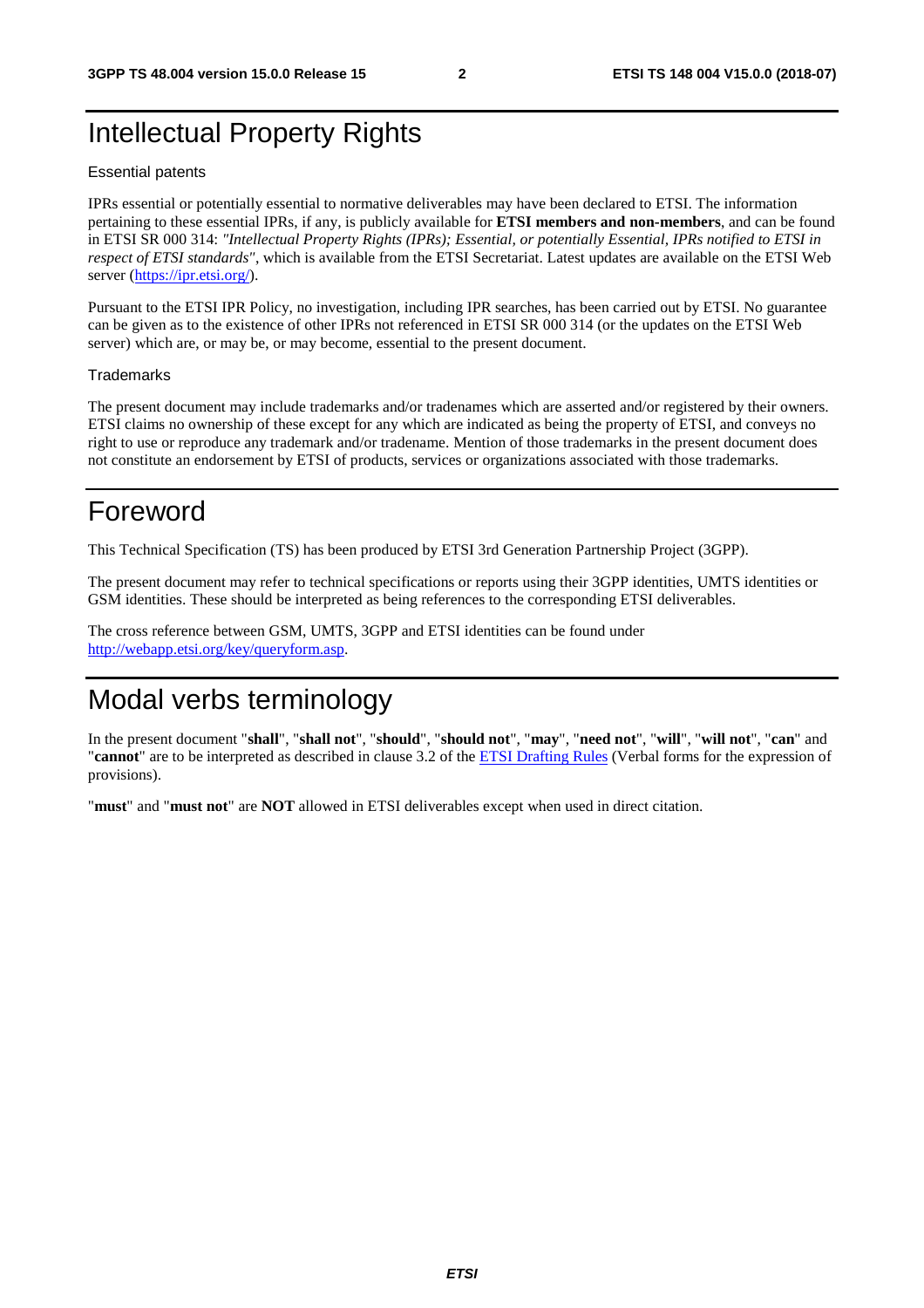## Contents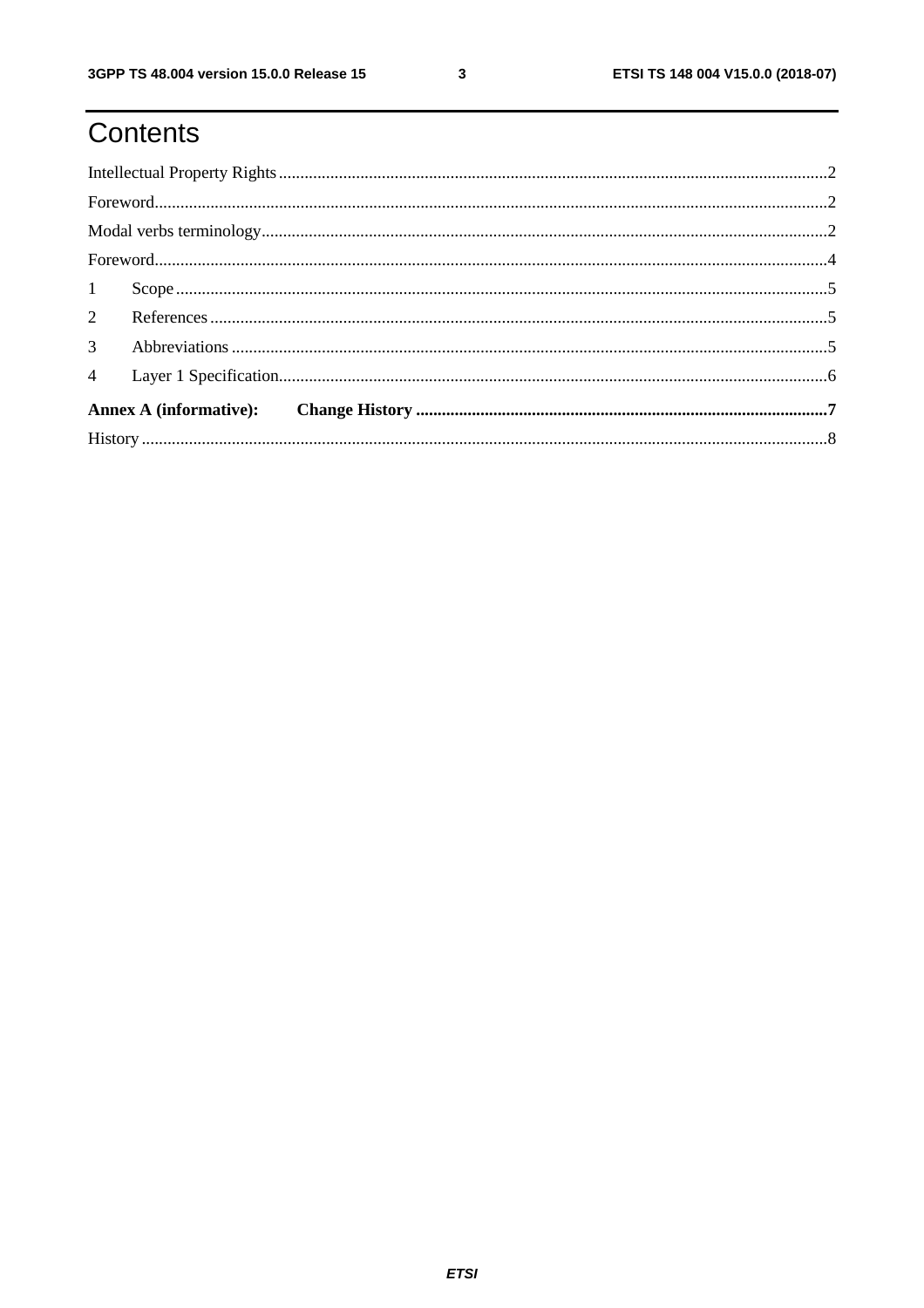### Foreword

This Technical Specification has been produced by the 3rd Generation Partnership Project (3GPP).

The contents of the present document are subject to continuing work within the TSG and may change following formal TSG approval. Should the TSG modify the contents of the present document, it will be re-released by the TSG with an identifying change of release date and an increase in version number as follows:

Version x.y.z

where:

- x the first digit:
	- 1 presented to TSG for information;
	- 2 presented to TSG for approval;
	- 3 or greater indicates TSG approved document under change control.
- y the second digit is incremented for all changes of substance, i.e. technical enhancements, corrections, updates, etc.
- z the third digit is incremented when editorial only changes have been incorporated in the document.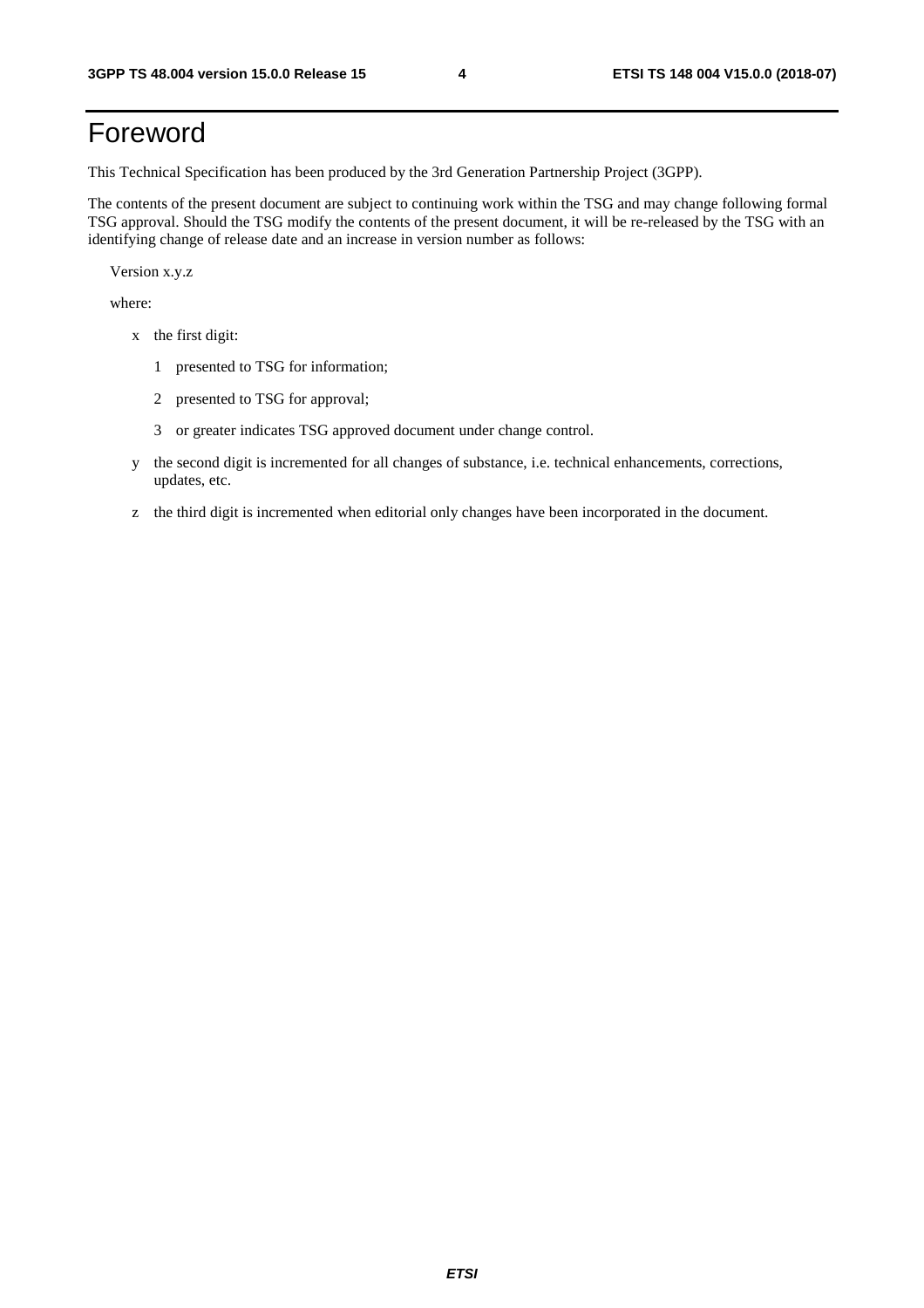#### 1 Scope

The present document defines the structure of the physical layer (layer 1) of the BSS-MSC interface for supporting traffic channels. Use of the physical layer for supporting Signalling System No.7 signalling links is covered in Technical Specification 3GPP TS 48.006.

The physical layer is the lowest layer in the OSI Reference Model and it supports all functions required for transmission of bit streams on the physical medium.

For the present document only digital transmission will be considered, the use of analogue transmission is a national concern.

#### 2 References

The following documents contain provisions which, through reference in this text, constitute provisions of the present document.

- References are either specific (identified by date of publication, edition number, version number, etc.) or non-specific.
- For a specific reference, subsequent revisions do not apply.
- For a non-specific reference, the latest version applies. In the case of a reference to a 3GPP document (including a GSM document), a non-specific reference implicitly refers to the latest version of that document *in the same Release as the present document*.
- [1] 3GPP TR 21.905: "Vocabulary for 3GPP Specifications".
- [2] ITU-T Recommendation G.705: "Characteristics of plesiochronous digital hierarchy (PDH) equipment functional blocks".
- [3] ITU-T Recommendation G.709: "Interfaces for the Optical Transport Network (OTN)".
- [4] ITU-T Recommendation G.711: "Pulse Code Modulation (PCM) of voice frequencies".
- [5] ITU-T Recommendation G.732: "Characteristics of primary PCM multiplex equipment operating at 2 048 kbit/s".
- [6] 3GPP TS 48.006: "Signalling transport mechanism specification for the Base Station System Mobile-services Switching Centre (BSS - MSC) interface".
- [7] ANSI T1.102-1993: "Digital Hierarchy Electrical Interface".
- [8] ANSI T1.403.01-1999: "Title: Network and Customer Installation Interfaces (ISDN) Primary Rate Layer 1 Electrical Interfaces Specification (Includes revision of ANSI T1.408-1990 and partial revision of ANSI T1.403-1995)".
- [9] ANSI T1.107-1995: "Digital Hierarchy Formats Specifications".
- [10] 3GPP TS 48.020: "Rate adaption on the Base Station System Mobile-services Switching Centre (BSS - MSC) interface".

#### 3 Abbreviations

For the purposes of the present document, the abbreviations gieven in 3GPP TR 21.905 [1] apply.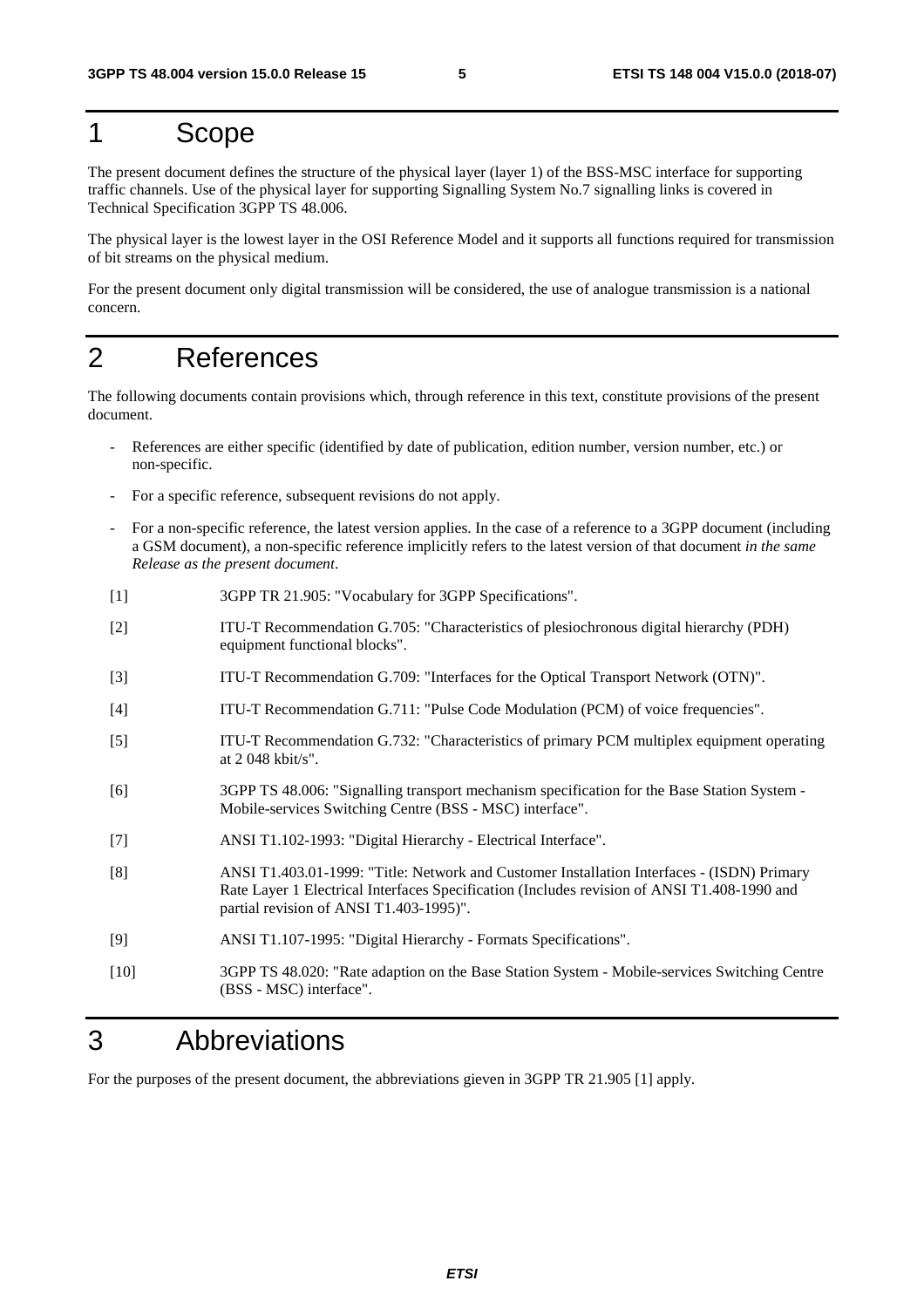### 4 Layer 1 Specification

All ITU-T recommendations referred to are Blue Book.

Layer 1 shall utilise digital transmission:

- at a rate of 2 048 kbit/s with a frame structure of 32 x 64kbit/s time slots, as specified in ITU-T Recommendation G.705 clause 3 for E1 interface; or
- at a rate of 1 544 kbit/s with a frame structure of 24 x 64 kbit/s time slots, as specified in T1.102 specification for T1 interface.

Therefore the physical/electrical characteristics are defined in ITU-T Recommendation G.703 for E1 interface or ANSI T1.403 specification T1 interface.

The functional characteristics are defined in ITU-T Recommendation G.732 clauses 2 and 3 for E1 interface or ANSI T1.107 specification for T1 interface.

Fault conditions should be treated in accordance with ITU-T Recommendation G.732 clause 4 for E1 interface or ANSI T1.403 specification for T1 interface.

Speech encoding shall be the A-law or Mu-law (for North America) as defined in ITU-T Recommendation G.711.

The idle pattern must be transmitted on every timeslot that is not assigned to a channel, and to every timeslot of a channel that is not allocated to a call. The idle pattern shall be 01010100 in ITU-T based systems and 01111111 in ANSI based systems.

Synchronisation at the BSS for the transmitted 2 048/1544 kbit/s bit stream shall be derived from the received 2 048/1 544 kbit/s bit stream.

Data encoding is covered in Technical Specification 3GPP TS 48.020.

NOTE: A predetermined number of the 56/64kbit/s time slots may be used for signalling, to one or more base station systems. 56kbit/s is applicable to T1 interface only.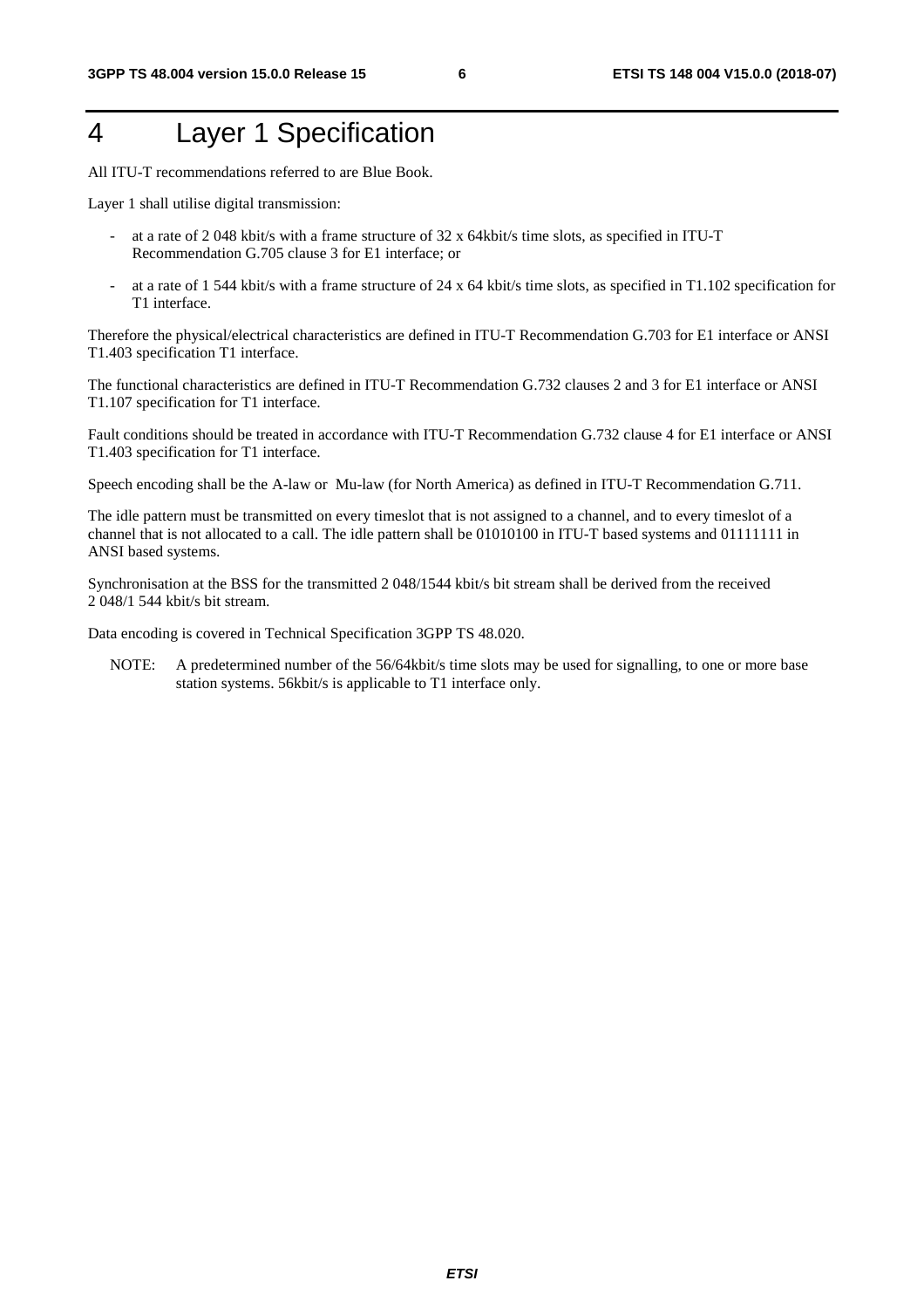### Annex A (informative): Change History

| TSG #                 |                     | <b>TSG Doc. CR Revi</b> |                          |  |  |  | <b>Subject/Comment</b>                      |  | <b>New version</b> |
|-----------------------|---------------------|-------------------------|--------------------------|--|--|--|---------------------------------------------|--|--------------------|
| January 2016          |                     |                         |                          |  |  |  | Release 13 version created based on y12.0.0 |  | 13.0.0             |
| <b>Change history</b> |                     |                         |                          |  |  |  |                                             |  |                    |
| <b>Date</b>           | <b>Meeting TDoc</b> |                         |                          |  |  |  | <b>CR Rev Cat Subject/Comment</b>           |  | <b>New</b>         |
|                       |                     |                         |                          |  |  |  |                                             |  | <b>version</b>     |
| 2017-03               | 75                  |                         |                          |  |  |  | Version for Release 14 (frozen at TSG-75)   |  | 14.0.0             |
| 2018-06               | <b>SA-80</b>        |                         | $\overline{\phantom{a}}$ |  |  |  | Update to Rel-15 version (MCC)              |  | 15.0.0             |